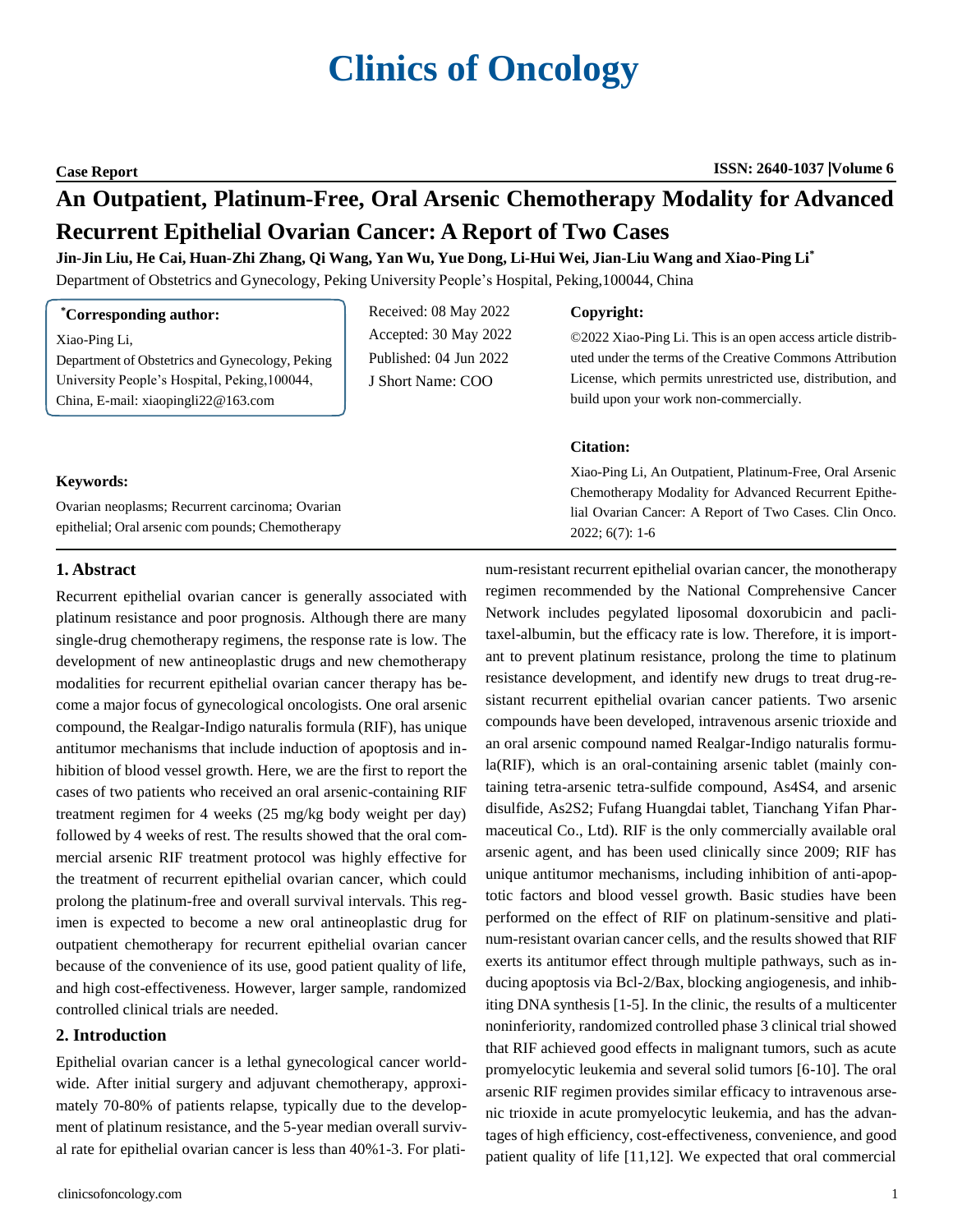arsenic RIF could be used to establish an outpatient chemotherapy modality for recurrent epithelial ovarian cancer, although the efficacy and safety of RIF for the treatment of recurrent epithelial ovarian cancer remains to be confirmed. Here, we describe the first successful treatment of two patients with advanced relapsed epithelial ovarian cancer with the oral arsenic RIF regimen.

#### **3. Case Presentation**

#### **3.1. Case 1**

A 72-year-old female presented with asphyxia and fatigue. Chest computed tomography and hydrothorax cytology showed malignant cells, which were considered to be metastases of malignant tumors of the genital tract. Abdominal computed tomography imaging showed that the ovarian malignant tumors were complicated with omental and pelvic peritoneal metastases. Pelvic magnetic resonance imaging showed a  $2.0 \times 3.6$  cm mass, and the signal characteristics were consistent with those of malignant tumors. The level of serum cancer antigen 125 (CA125) was increased to 1457.00 U/mL, and the level of serum cancer antigen 153 was increased to 300.00 U/mL. The patient then underwent preoperative laparoscopy, and histopathological evaluation of the peritoneal biopsy revealed invasive epithelial ovarian cancer. After multidisciplinary consultation, the patient received 4 cycles of neoadjuvant chemotherapy with paclitaxel combined with carboplatinum. Then, she underwent primary cytoreduction surgery, including total hysterectomy, bilateral salpingo-oophorectomy, gross omentum resection, abdominal lymph node resection and pelvic lymph node radical resection, on January 2015. There were no visible residual diseases (R0). The final histological examination confirmed that the patient's tumor was high-grade serous ovarian cancer at FIGO Stage IV. Immunohistochemical analysis showed that the tumor was CK7 (+), ER (+), PR (-), PAX-8 (+), P53 (+), and Ki67 (+, 50%). The patient received combination chemotherapy comprising paclitaxel and carboplatinum in 4-weekly cycles for a total of eight cycles until August 2015 and achieved complete remission. During regular outpatient follow-up, on October 21, 2016, a pelvic ultrasound revealed that the disease had relapsed, and a new mass (2.1 cm  $\times$  1.9 cm  $\times$  1.6 cm) posterior to the vaginal residue was diagnosed as relapsed epithelial ovarian cancer. The

patient then received two cycles of adjuvant chemotherapy with the TC regimen. Due to the gradual increase in the vaginal stump mass (2.5 cm  $\times$  1.9 cm  $\times$  2.5 cm), the chemotherapy regimen was changed, and the patient received 4 cycles of an IAP (isophosphamide, oxaliplatin and epirubicin) combined regimen from March 3, 2017 to July 3, 2017. Sequential chemotherapy was 3 cycles of combined chemotherapy (Taxotere and irinotecan) from July 31, 2017 to October 10, 2017. According to the response evaluation criteria in solid tumors (RECIST), the chemotherapy efficacy was CR. After 5 months of follow-up, a new mass  $(1.8 \text{ cm} \times 1.1 \text{ cm})$  $\times$  1.2 cm) at the posterior of the vaginal residue was found, and the patient was again diagnosed with recurrent epithelial ovarian cancer. At that time, the patient could not tolerate cytotoxic chemotherapy, and she refused to receive intravenous chemotherapy. After being fully informed of the procedure involved, the patient signed an informed consent form and chose to take the oral arsenic RIF regimen. The regimen consisted of intermittent oral arsenic RIF therapy for 4 weeks (compound Huangdai tablet, 25 mg/ kg bodyweight daily) followed by 4 weeks of rest, with a total of 8 cycles over 15 months. Figure 1 shows the size of the pelvic neoplastic mass during administration of the oral arsenic RIF regimen. Figure 2 shows the changes in CA125 levels observed during the administration of the oral arsenic RIF regimen. Major side effects included nausea, vomiting, diarrhea, upper abdominal pain, mucositis and rash, which did not necessitate discontinuation of the treatment. In May 2019, the patient's pelvic mass increased gradually (3.6 cm  $\times$  5.3 cm  $\times$  3.2 cm by transvaginal ultrasound), and the serum cancer antigen 125 level increased to 165.90 U/mL; with the informed consent of the patient, we performed the optimal secondary cytoreduction surgery, with no visible residual disease (R0). The pathology was confirmed to be high-grade serous ovarian cancer in the rectal specimens. Subsequently, the patient received 5 cycles of a chemotherapy regimen with albumin paclitaxel combined with oxaliplatin from June to September 2019 and 2 cycles of IAP intravenous injection from October to November 2019. The patient's serum cancer antigen 125 level then decreased to the normal range. The course of chemotherapy was uneventful with few side effects, and the patient remained in good condition and was still alive at the time of writing.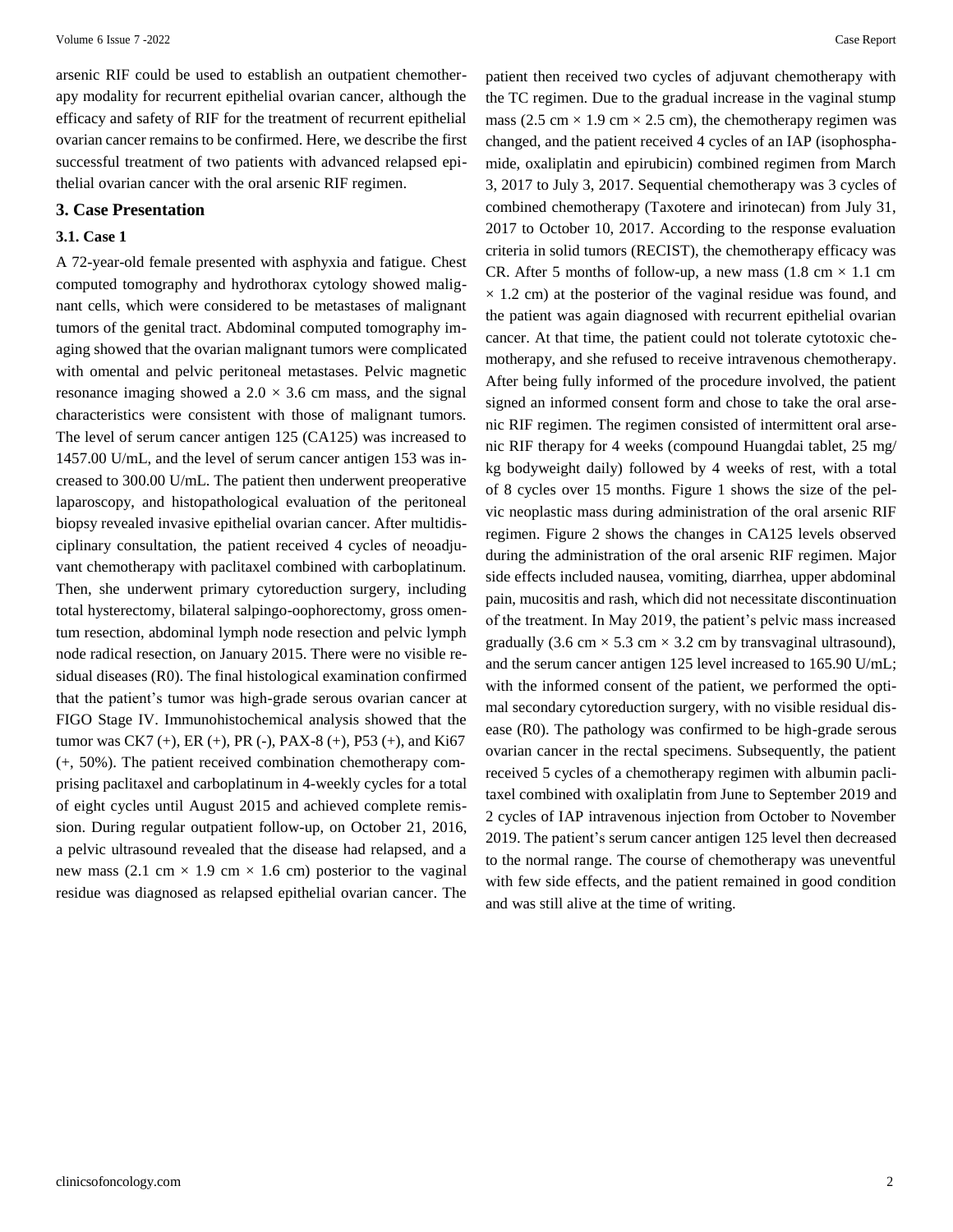

**Figure 1:** The change in the maximum diameter of the pelvic neoplastic lesions after administration of oral arsenic in patient 1. Arrows indicate the start of oral arsenic administration.



**Figure 2:** Changes in serum CA125 levels during administration of oral arsenic RIF in patient 1. Arrows indicate the start of oral arsenic administration.

#### **3.2. Case 2**

A 69-year-old female presented with intermittent pain in the left lower abdomen for 1 month. Transvaginal sonography showed an uneven echo mass of  $8.9 \times 7.7 \times 7.3$  cm in the left uterine appendage. Abdominal computed tomography imaging showed peritoneal and greater omentum metastases with large lesions. Pelvic magnetic resonance imaging showed a right ovarian mass, with local intestinal adhesion and posterior peritoneal diffuse thickening. The patient underwent laparotomy for the ovarian tumor in May 2016. Intraoperative exploration revealed that the left ovarian mass was 8 cm  $\times$  6 cm  $\times$  6 cm, and the peritoneal bladder, Douglas' pouch and peritoneal surface were covered with diffuse thin lamellar lesions. The omentum was infiltrated with an  $8 \text{ cm} \times 7 \text{ cm} \times 2 \text{ cm}$ tumor mass adhered to the left abdominal wall, and the peritoneum of the descending colonic groove showed an 8 cm  $\times$  5 cm  $\times$  5 cm

lesion involving the intestinal serosa. The surgical procedures included total abdominal hysterectomy, bilateral salpingectomy, total omentectomy, pelvic and abdominal aortic pelvic lymph node dissection, intraperitoneal infusion chemotherapy (cisplatin 80 mg), and no visible residual disease was present (R0). The immunohistochemical staining results were CK7 (+), CK20 (-), PAX-8 (+), ER (70% +), PR (-), P53 (+), p16 (+), WT1 (+), vimentin (-), and Ki-67 (50% +). Pathological examination confirmed that the tumor was high-grade serous ovarian cancer, and the FIGO stage was IIIC. Since May 30, 2016, the patient received 8 cycles of intraperitoneal and/or intravenous combination chemotherapy with the TC regimen. The last chemotherapy was on February 10, 2017. The efficacy of chemotherapy was complete remission as evaluated by the RECIST. After eight months of follow-up, the serum CA125 level increased gradually from 35 to 103 U/mL,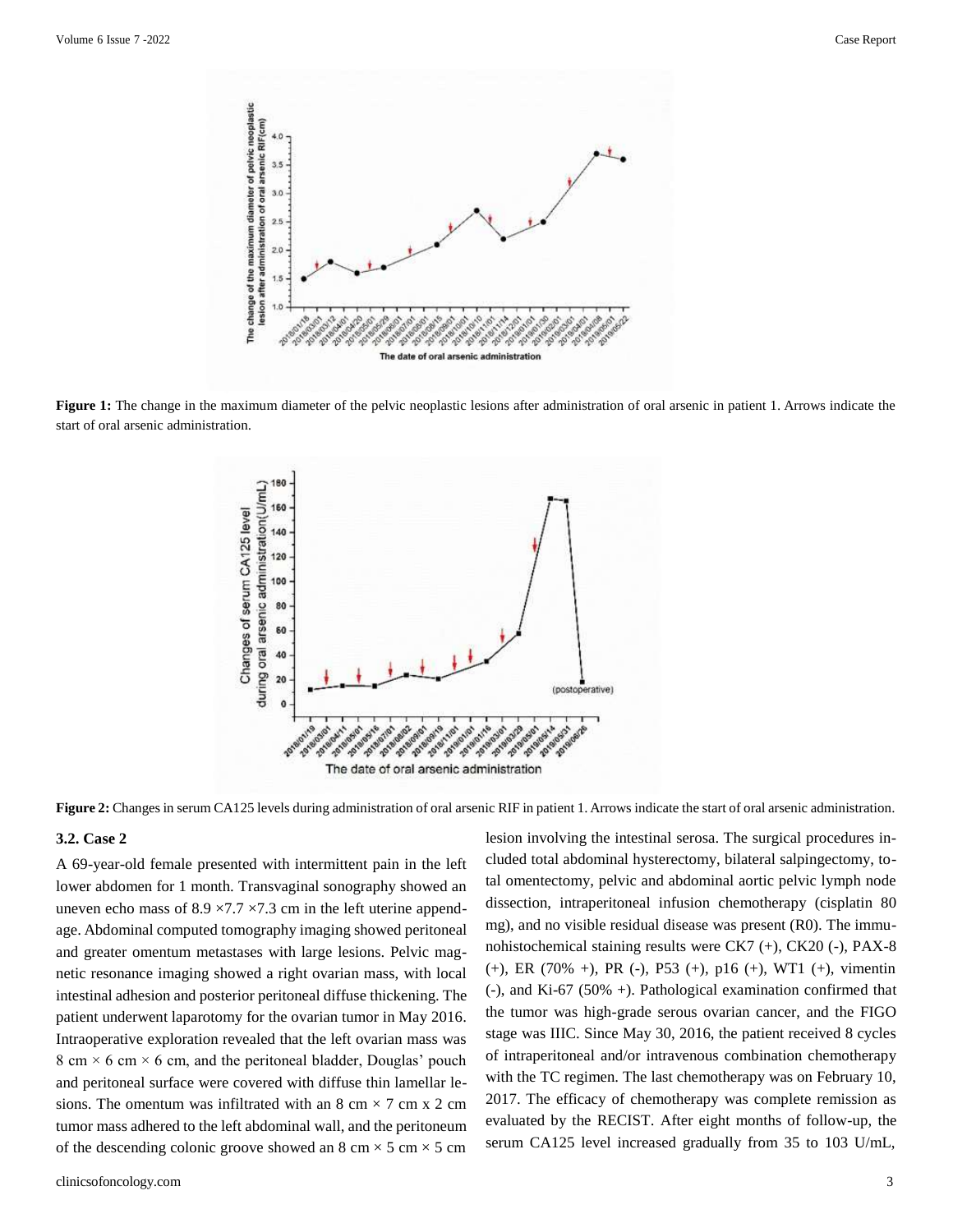while computed tomography imaging showed that there were several small lymph nodes in the retroperitoneum. On October 17, 2017, we diagnosed a biochemical relapse. Although the patient was platinum-sensitive, after undergoing multiple chemotherapy cycles, she experienced serious side effects, which affected her quality of life. The patient was unwilling to continue chemotherapy and felt very anxious. After full informed consent was obtained from the patient, the patient signed a consent form to receive the oral arsenic RIF regimen. The regimen consisted of oral arsenic RIF for 4 weeks (compound Huangdai tablet, 25 mg/kg bodyweight per day) followed by a 4-week rest every cycle, which was initiated on March 7, 2018. The cancer antigen 125 serum level decreased during oral administration of arsenic until October 2019, and the serum CA125 value increased to 164.6 U/mL; however,

the CA125 value increased in a wave pattern after every cycle of RIF, and the level decreased when RIF was resumed. Therefore, the patient continued take the oral arsenic RIF regimen. On September 24, 2020, the serum CA125 level increased to 256.8 U/mL, and after obtaining patient consent, the regimen was combined with apatinib mesylate tablets from October 28, 2020. During administration of the oral arsenic RIF regimen, the changes in cancer antigen 125 serum levels decreased again, as shown in Figure 3. The change in the maximum diameter of the pelvic lymph nodes is shown in Table 1. The patient continues to take oral arsenic RIF, remains in good condition, and is alive at the time of writing. As in Case 1, the main side effects included nausea, vomiting, diarrhea, upper abdominal pain, mucositis, and rash, none of which required suspension of RIF therapy.



**Figure 3:** Changes in serum CA125 levels during administration of oral arsenic RIF in patient 2. Arrows indicate the start of oral arsenic administration.

| Table 1: The change in the maximum diameter of the pelvic lymph nodes after administration of oral arsenic in patient 2. |  |  |  |
|--------------------------------------------------------------------------------------------------------------------------|--|--|--|
|--------------------------------------------------------------------------------------------------------------------------|--|--|--|

| Date     | 2019.10 | 2020.5 | 2021.5 |
|----------|---------|--------|--------|
| Mass(cm) | $\cdot$ | 1.J    | 0.9    |

#### **4. Discussion and Conclusions**

In this manuscript, we reported the first successful treatment with traditional Chinese medicine oral arsenic tablets of advanced recurrent platinum-sensitive or platinum-resistant epithelial ovarian cancer, and the prognosis of the latter was good. Although the monotherapy regimen recommended by the National Comprehensive Cancer Network includes pegylated liposomal doxorubicin, different paclitaxel regimens, gemcitabine or oral etoposide, the response rate to these drugs is low  $\left($  < 30%). New antineoplastic drugs, especially for oral administration, have become the focus of gynecological oncologists [13]. There are two kinds of arsenic compounds, intravenous arsenic trioxide and an oral arsenic compound, the Realgar-Indigo naturalis formula (RIF), an arsenic-containing tablet (mainly including tetra-arsenic tetra-sulfide, As4S4 and As2S2). Intravenous arsenic trioxide has been used to treat malignant tumors, including promyelocytic leukemia, hepatocellular carcinoma, bladder cancer, and liver cancer 10. Arsenic

trioxide alone or combined therapy with arsenic trioxide has been found to be effective for the treatment of promyelocytic leukemia. In clinical trials, the combination of all-trans retinoic acid and arsenic trioxide resulted in a CR in 90% to 100% of APL patients, with an overall survival rate of 86% to 97%. In our department, Arsenic trioxide has been found to be an effective treatment for endometrial cancer6. The oral arsenic-containing compound RIF has been applied clinically since 2009 and has been shown to be effective for the treatment of adult APL; RIF is the only oral arsenic agent that is commercially available. Oral RIF was not inferior to intravenous arsenic trioxide for the treatment of patients with non-high-risk acute promyelocytic leukemia in an international multicenter, randomized phase 3 clinical trial and has the advantages of high efficacy, cost-effectiveness, convenience and good postoperative patient quality of life, leading to significant improvements in treatment and the establishment of an outpatient nonchemotherapeutic treatment regimen for APL [11,12]. Howev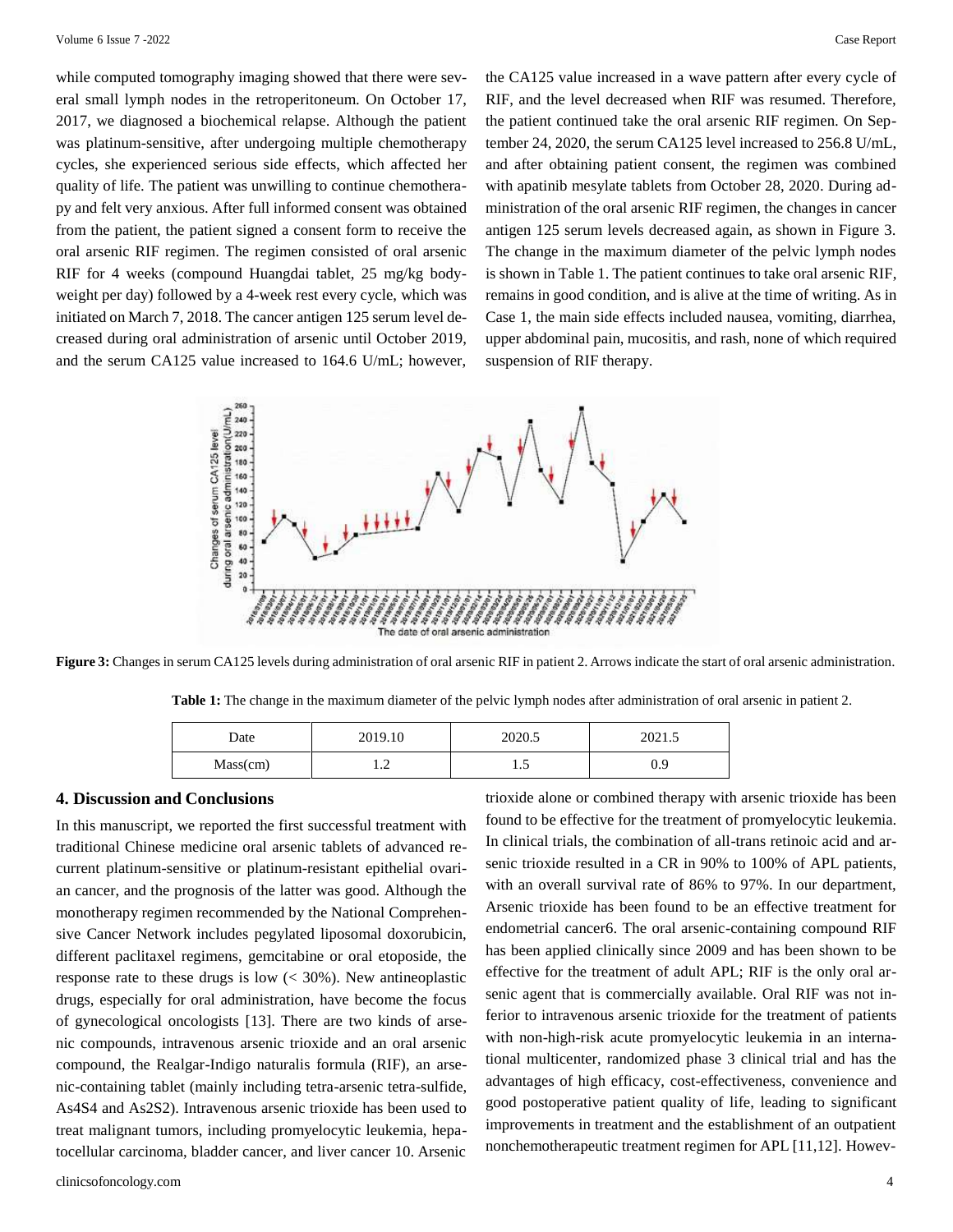er, to date, few studies have been conducted on the oral arsenic RIF regimen for the treatment of patients with ovarian cancer and recurrent epithelial ovarian cancer. Here, we report the first two cases of patients with recurrent epithelial ovarian cancer treated with oral arsenic. Patient 1 experienced relapse and developed clinical drug resistance after primary cytoreduction surgery and platinum-based combined chemotherapy regimens. RIF treatment provided the patient with a platinum-free interval of 15 months, followed by optimal secondary cytoreduction surgery (R0) and 7 cycles of platinum-based combined chemotherapy. To date, the patient's serum CA125 level has remained decreased and in the normal range. During the period of oral arsenic therapy, the patient remained in a good condition and experienced few side effects. Patient 2 experienced biochemically relapsed ovarian cancer after primary cytoreduction surgery and paclitaxel and carboplatin combined chemotherapy regimens, and received the same oral arsenic therapy as patient 1. This patient also achieved a long-term platinum-free interval of over 39 months with few side effects and was followed up with until the time of writing; she remained in good health. In this paper, we provide clinical data showing that monotherapy with RIF had high efficacy in patients with relapsed ovarian cancer, and the results show that RIF has significant therapeutic effects on patients with recurrent ovarian cancer and plays a positive role in prolonging patient survival times and improving quality of life. In addition, RIF has few side effects. Our results suggest that RIF can be used as a maintenance therapy for patients with recurrent ovarian cancer and may restore platinum sensitivity and improve the survival rate [14]. The oral arsenic RIF chemotherapy regimen may be an effective outpatient treatment for recurrent epithelial ovarian cancer. What is the antitumor mechanism of the oral arsenic preparation? The mechanism may predominantly involve the induction of apoptosis and inhibition of cancer cell proliferation [15]. Realgar is the main component of RIF, which has antibacterial, antiviral and anti-inflammatory effects. Studies have shown that Realgar contains tetra-arsenic tetrasulfide and As2S2, which could inhibit proliferation and induce apoptosis in K562 and K562/ADM cell lines, which may be related to the upregulation of MDR1 mRNA expression and downregulation of P-glycoprotein expression induced by Realgar [16]. The analysis of the bioavailability of realgar nanoparticles prepared by cryo-grinding in vitro and in vivo showed that the nanoparticles had an anti-proliferative effect and induced typical apoptosis effects in ovarian cancer cells (CI80-13S, OVCAR OVCAR-3) and cervical cells (HeLa) [17]. As4S4 may inhibit proliferation and induce apoptosis in HeLa cervical cancer cells by significantly inhibiting the expression of cyclooxygenase-2 and the release of prostaglandin E2

[18]. As4S4 could also suppress the growth of implanted ovarian carcinoma cells in nude mice and induce tumor cell apoptosis. The antitumor activities of As4S4 may be related to apoptosis induced by changes in the expression of Bcl-2/Bax 4. As2S2 can inhibit the proliferation of a DDP-resistant ovarian cancer cell line (C13K) and induce cell apoptosis, which may be related to BCL-2 or AKT expression downregulation and BAX expression upregulation5. Another study showed that arsenic compounds combined with cisplatin had synergistic effects on paclitaxel-resistant and cisplatin-resistant ovarian cancer lines [19,20]. These results suggest that arsenic compounds combined with chemotherapy may act on recurrent epithelial ovarian cancer cells through different mechanisms. The toxicity of oral arsenic-containing drugs has attracted the attention of researchers and includes side effect such as leukocytosis, syndrome differentiation, hepatotoxicity, diarrhea, and a prolonged QTc interval. However, studies have shown that a cumulative dose of approximately 1500 mg of arsenic trioxide and even 63,000 mg of arsenic trioxide did not cause either mild or severe adverse reactions [11], while no cumulative dose effects for oral arsenic RIF have been reported. These two case report results suggest that the RIF monotherapy regimen is effective for recurrent epithelial ovarian cancer, and combined therapy may be effective, which suggests that RIF could be used for maintenance therapy for primary or recurrent epithelial ovarian cancer in the future, leading to prolonged disease-free survival times and a delay in disease recurrence. At present, polyadenosine diphosphate ribose polymerase inhibitors have been used for maintenance therapy for first-line or platinum-sensitive recurrent ovarian cancer [21]. However, this approach involves several side effects and is expensive. We recommend RIF as a maintenance therapy due to its positive effects, minimal side effects, reduced expense, convenience of oral administration, and good resulting patient quality of life. Currently, a single-center clinical study is in progress in our department that is investigating RIF as a new maintenance therapy for relapsed ovarian cancer. In summary, the results obtained from the two patient cases reported demonstrate clinical benefits and lower side effects with the oral commercial arsenic RIF regimen, indicating that the RIF regimen may be safely used in an outpatient setting, thus reducing hospitalization cost, increasing convenience and improving patient quality of life; thus, RIF may become a new option for outpatient chemotherapy for recurrent epithelial ovarian cancer. Large-sample, randomized controlled, multi-centric and larger clinical trials are needed to verify this finding.

#### **6. Acknowledgments**

This study was supported by the National Key R&D program of China (2016YFC1303100, 2016YFC1303103).